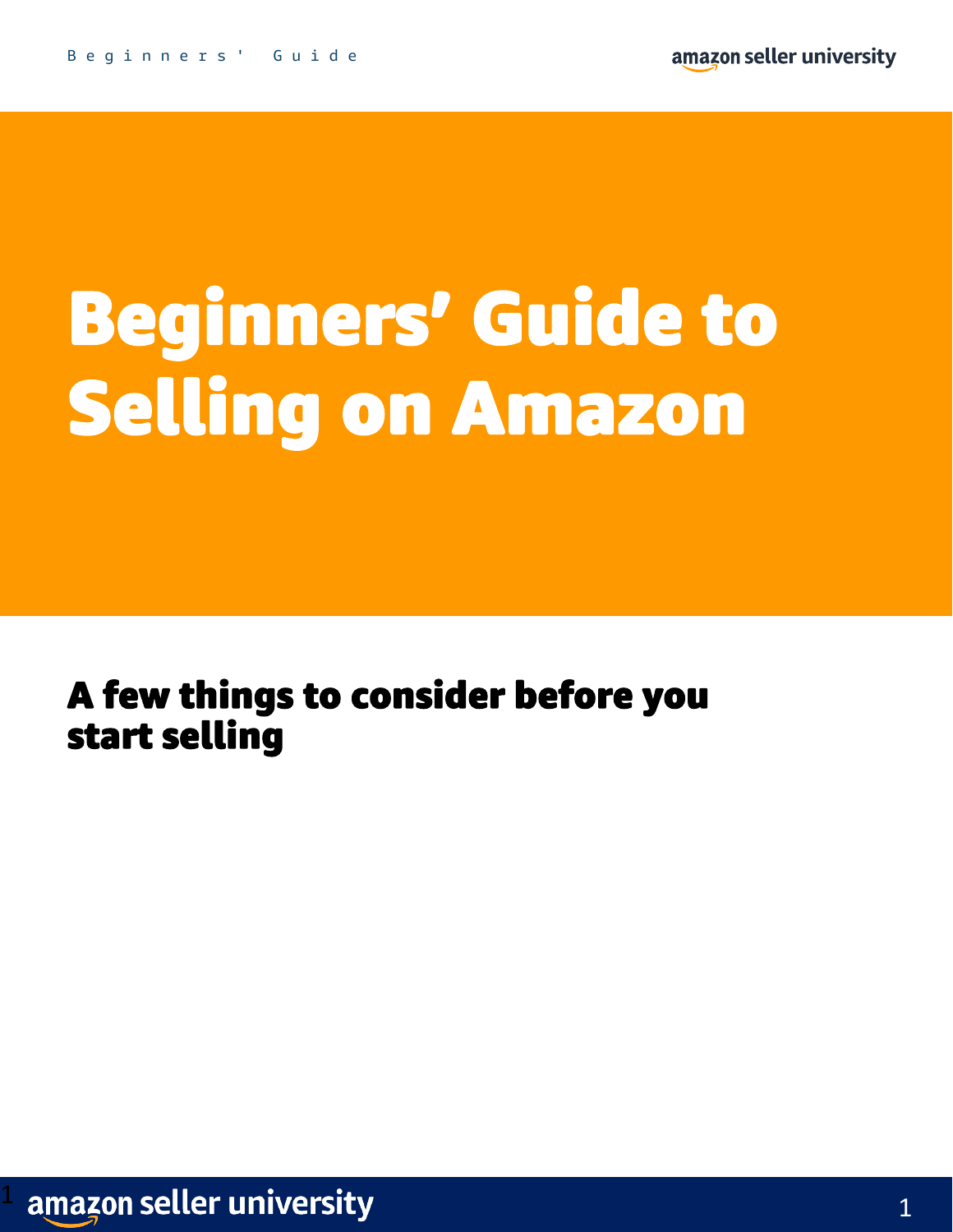### **The beginner's guide to Selling on Amazon**

#### **Welcome to Selling on Amazon**

It's no secret: At Amazon, we obsess over customers. And our customers want a trusted destination where they can purchase a wide variety of goods—which is what makes sellers like you so important. We're always looking for ways to add value for our customers and be Earth's most customercentric company. As an Amazon seller, you take part in offering those customers better selection, better prices, and a top-notch customer experience.

This eBook contains high-level information that will help you start your journey selling on Amazon. If you want to dive in deeper on any subject, visit sell.amazon.com for more information about all the topics covered here.

300 million active customers in more than 180 countries

#### **The Amazon edge**

When you start selling on Amazon, you become part of a retail destination that's home to sellers of all kinds, from Fortune 500 organizations to artisan vendors who make handcrafted goods. They all sell here for a reason: to reach the hundreds of millions of customers who visit Amazon to shop.

- Since third-party sellers joined Amazon in 1999, they've grown to account for 58% of Amazon sales
- Third-party sales on Amazon are growing at 52% a year (compared to 25% for first-party sales by Amazon)



195 million monthly unique visitors (in the U.S. alone)



businesses during Prime Day 2018

#### **Is Amazon right for your business?**

The short answer is: yes. The largest household brands sell on Amazon. So do emerging brands that will pop on your radar soon. Small and medium-sized businesses thrive here, and they account for more than half the units sold in our stores worldwide. Whatever your business is—and whatever size it is—we're excited for you to grow with us. Find your fit and start selling today.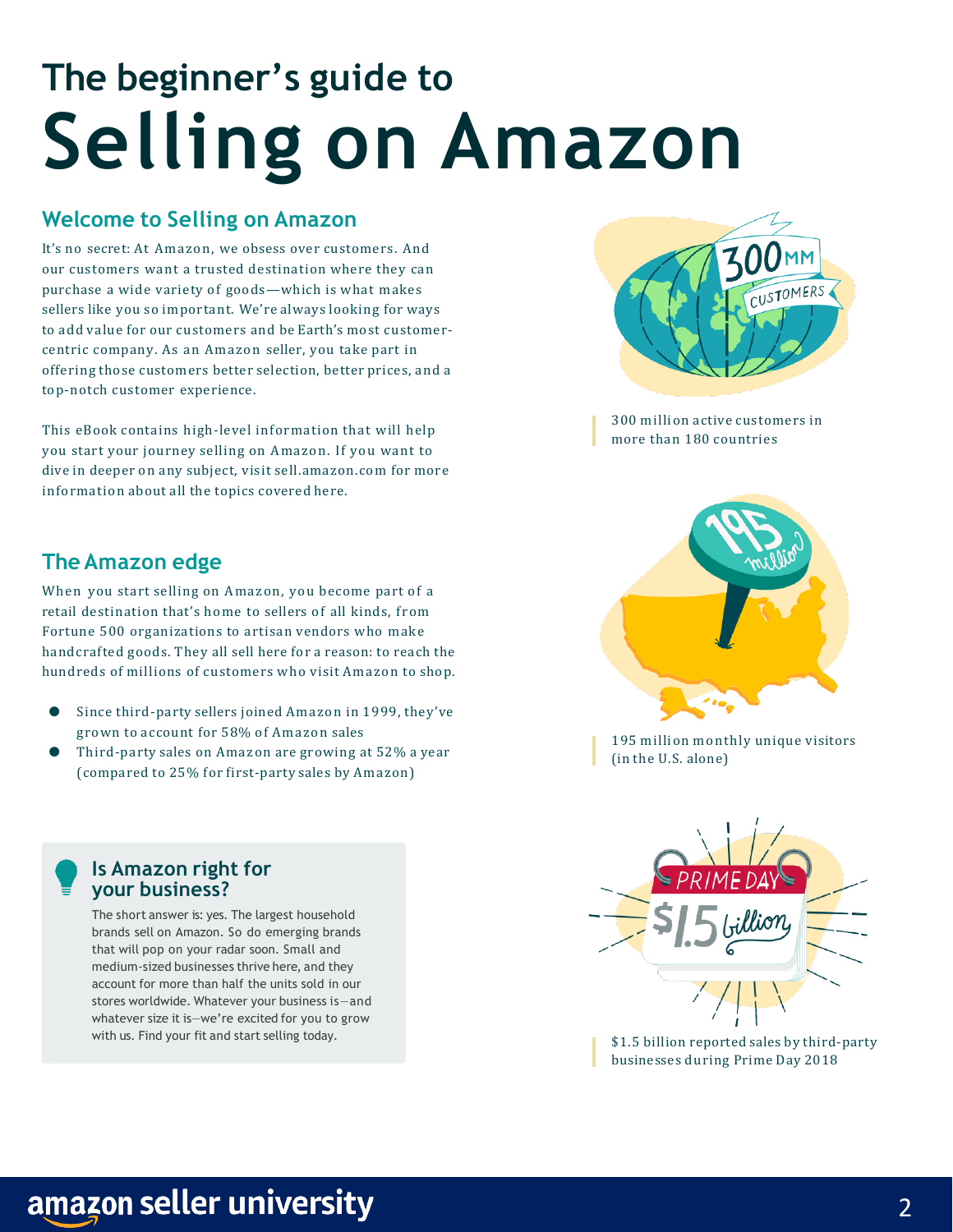# **Before you start selling**

#### **How to register**

With two selling plans (they're called Individual and Professional, but you can think of them as standard and premium), Amazon offers you the flexibility to sell one item or sell thousands. Before you begin registration, decide which plan is a better fit for your business.

The Individual plan costs £0.75 (per item sold), while sellers using the Professional plan pay £25 per month, no matter how many items they sell. If you sell more than 40 items a month, the Professional option makes a lot of sense. Whichever plan you select, don't worry about making the wrong choice—you can change plans at any time.

The Individual plan might be right if:

- •You plan to sell fewer than 40 items a mo nth
- •You want to keep up-front costs low
- •You don't need advanced selling tools or add-on programs
- •You're still deciding what to sell

#### The Professional plan might be right if:

- •You plan to sell more than 40 items a mo nth
- •You want access to advanced selling tools
- •You'd like to apply for add-on programs like Amazon Business, Launchpad, or Handmade
- •You're an established ecommerce seller

#### **Tools for brand owners**

If you own a brand, Amazon offers tools to help you build, grow, and protect it. Enrolling in Brand Registry can help you personalize your brand and product pages, protect your trademarks and intellectual property, and improve the brand experience for customers—along with unlocking additional advertising options and recommendations on improving traffic and conversion.

#### **What you'll need to get started**

In order to complete your registration, make sure you have access to your bank account number and bank routing number, a chargeable credit card, government issued national ID, tax information, and phone number.

#### **How much does it cost to sell on Amazon?**

There are a few different types of selling fees you might pay, depending on your selling plan and the types of products you sell.

- **Subscription fees:** These are the fees you pay for your selling plan, and they vary depending on which plan you select.
	- O n the Professional selling plan there's a flat fee of  $£25$  per month and no per-item fee.
	- O n the Individual selling plan there's a £0.75 fee for each item sold.
- **Selling fees:** These fees are charged per item sold, and they include referral fees (which are a percentage of the selling price and vary depending on the product's category), and variable closing fees (which apply only to media categories).
- **Shipping fees:** When you fulfill orders yourself, Amazon shipping rates apply. We charge these shipping rates based on the product category and shipping service selected by the buyer.
- **FBA fees:** For products that Amazon fulfills for you (known as Fulfillment by Amazon, or FBA), there are fees for order fulfillment, storage, and optional services. (More information about FBA can be found on page 6.)

To review the fees that may be associated with your account, visit the Selling on Amazon Fee [Schedule](https://sellercentral.amazon.co.uk/gp/help/help.html?itemID=200336920).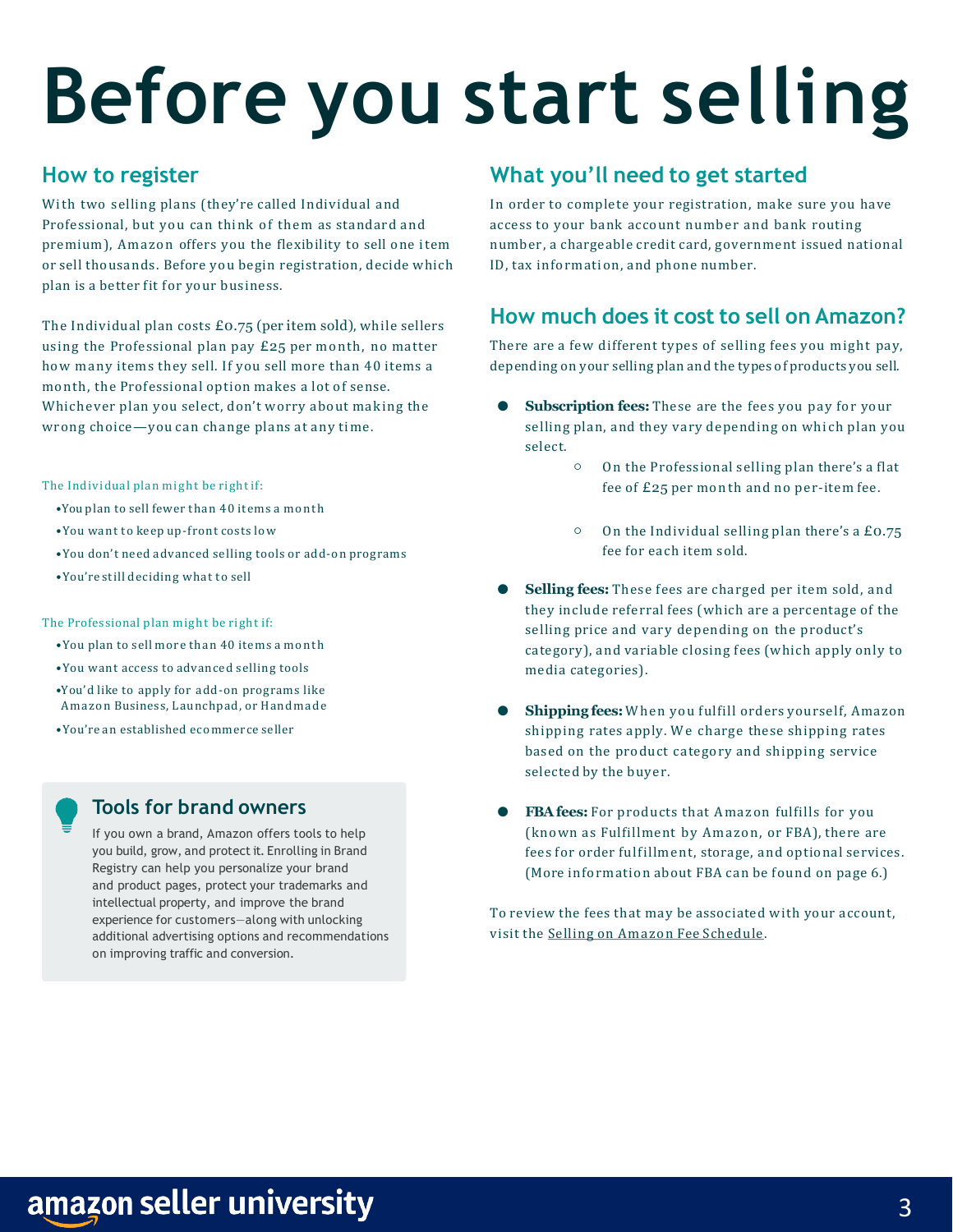## **Get to know Seller Central**

#### **What is Seller Central?**

Once you register as an Amazon seller, you'll have access to your Seller Central account. Think of Seller Central as your go-to resource for selling on Amazon. It's a portal to your Amazon business and a one-stop shop for managing your selling account, adding product information, making inventory updates, managing payments, and finding helpful content to help you navigate your Amazon business. It's also where you list all your products.

Below are a just few of the things you can do from Seller Central.

#### **The Amazon Seller app**

Did you know you can keep track of your Amazon business even while you're on the go? The Amazon Seller app lets you analyze your sales, fulfill orders, find products to sell, manage offers and inventory, respond to customer questions, capture and edit professional-quality product photos, and create listings—right from your mobile device. Never be more than a swipe away from your Amazon business. Download it for [iPhone](https://apps.apple.com/us/app/amazon-seller/id794141485) or [Android](https://www.amazon.co.uk/Amazon-com-Amazon-Seller/dp/B00MAZ4FDQ) to get started.



- (1) Keep track of your inventory and update your listings from the Inventory tab
- (2) Download custom business reports and bookmark templates you use often
- (3) Use customer metrics tools to monitor your seller performance
- (4) Contact Selling Partner Support and open help tickets using the Case Log
- (5) Keep track of your daily sales for all the products you sell on Amazon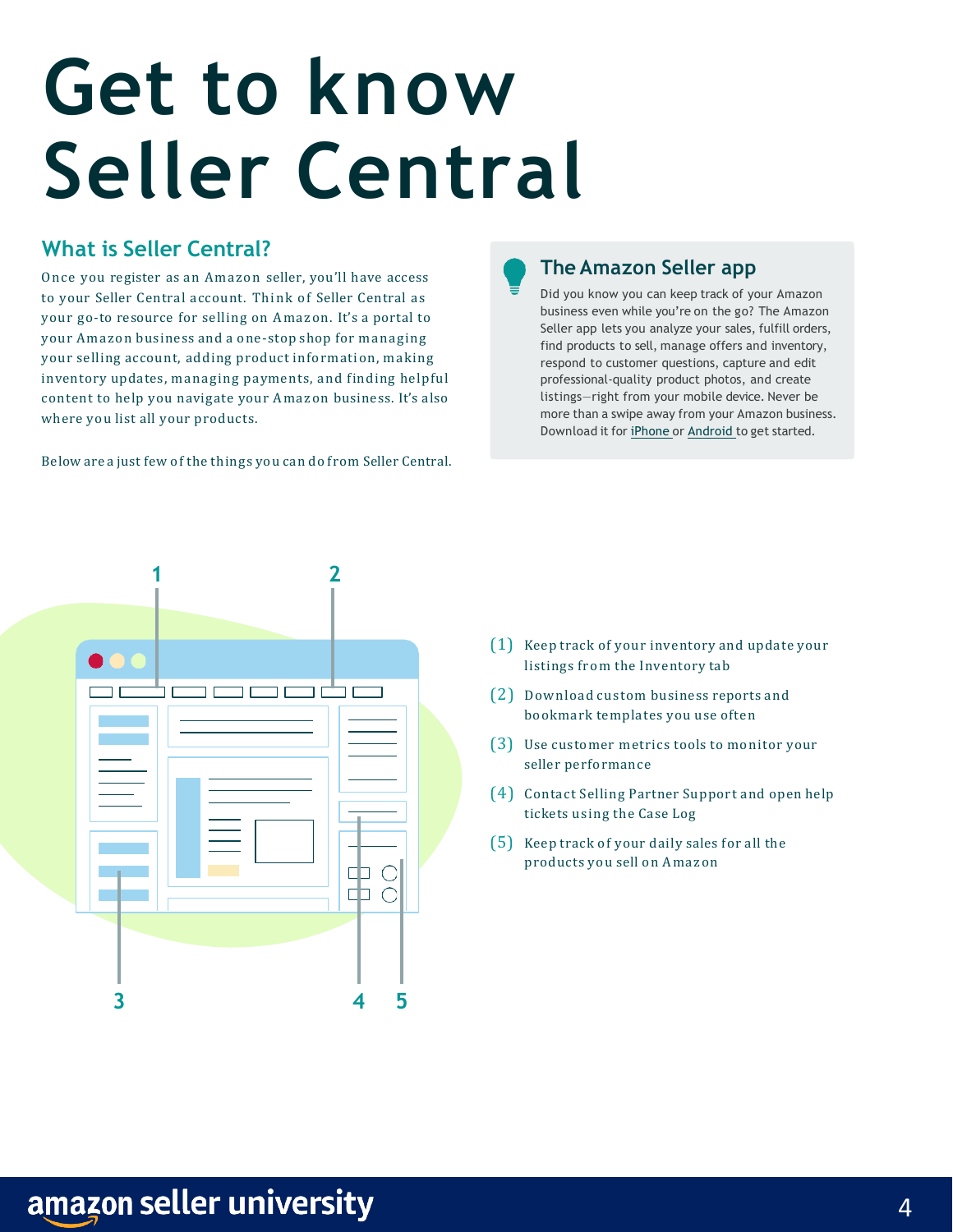# **How to list products**

#### **Listing your first product**

To sell a product on Amazon, you must first create a product listing. Either match an existing listing (if somebody else is already selling the same product on Amazon), or create a new listing (if you are the first or only seller).

The specific way sellers upload and list their products varies depending on their selling plan. To put it simply: Sellers using a Professional seller account have the option of listing their products in large batches using bulk uploading or inventory management with third-party systems, while Individual sellers list products one at a time.

#### **What you need to start listing products**

In most cases, products must have a Global Trade Item Number (GTIN), such as a UPC, an ISBN, or an EAN. Amazon uses these product IDs to identify the exact item you're selling. If you match a listing, you won't need to provide a product ID since it already exists. If you're adding a product that's new to Amazon, you may need to purchase a UPC code or request an exemption.

In addition to a product ID, here's some of the important information that goes into each product listing:

- **SKU**
- Product title
- Product description and bullet points
- Product images
- Search terms and relevant keywords

#### **What are restricted product categories?**

It's important that customers are able to shop with confidence on Amazon, which is why some product categories (like certain grocery or automotive products) are known as "restricted product categories." Amazon might require performance checks, additional fees, and other qualifications in order for you to sell certain brands or list items within restricted categories. You'll be able to request approval from within Seller Central.

#### **Successful listing = successful launch**

Following best practices for adding listings can have a big impact on their success. Make it easy for shoppers to find your offers by adding descriptive titles, clear images, and concise feature bullets to your items.

Avoid these things that could negatively impact your launch:

- **Variation issues:** Products that vary only by color, scent, or size might be a good candidate for listing as variations. Ask yourself if the customer would expect to find the products together on the same page. If not, list them separately.
- **Image compliance:** Your images must be at least 500 X 500 pixels (increase the size to 1,000 X 1,000 for high-quality listings) and set against a plain white background. The product should fill at least 80% of the image area.
- **Product IDs:** Make sure you're meeting the requirements for product UPCs and GTINs (Global Trade Item Number). Consistency in these codes helps promote confidence in the range of products shown in the Amazon catalog.



### amazon seller university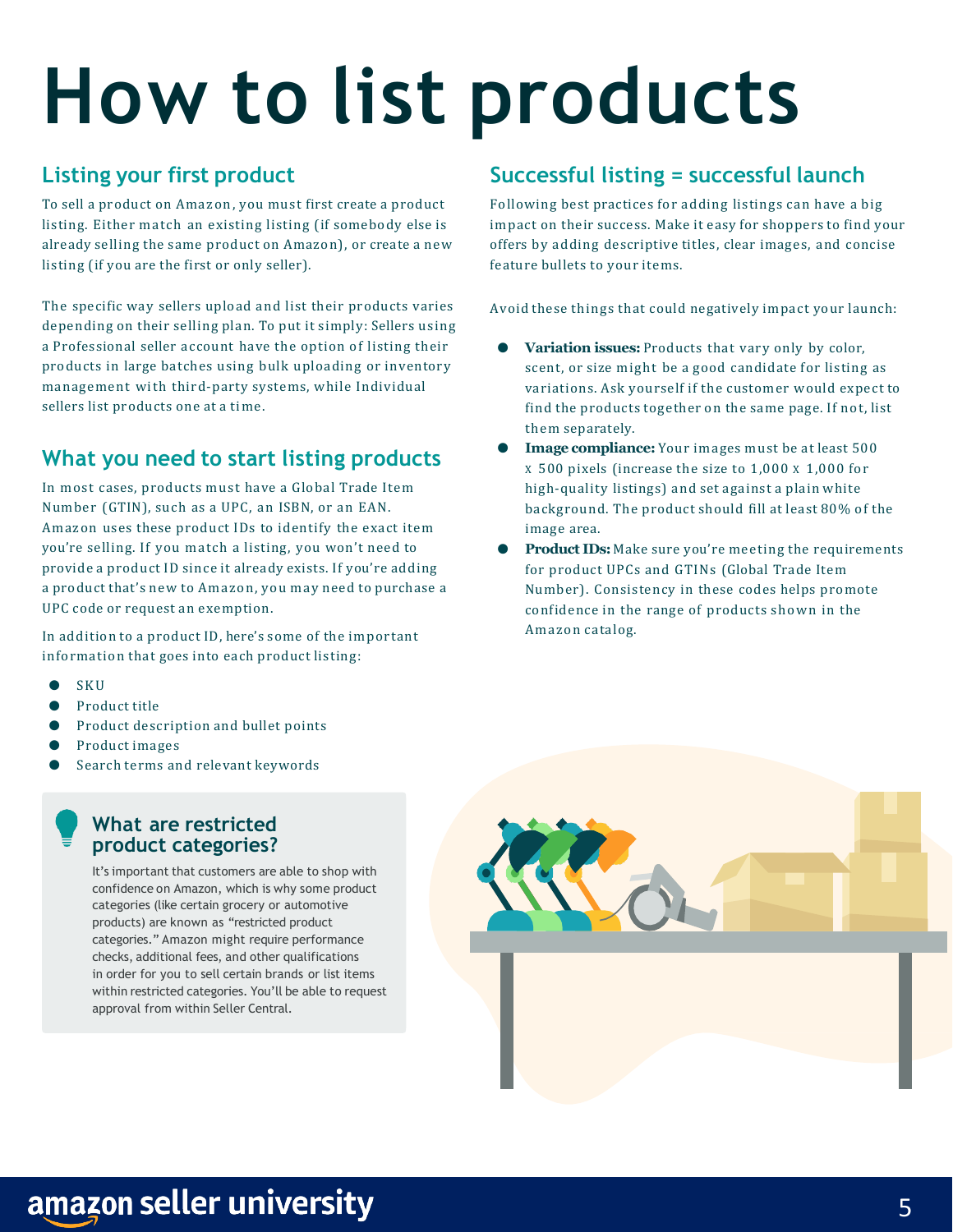# **The product detail page**

#### **The product detail page: what's what?**

A product detail page is where customers view a product sold on Amazon. If you've shopped on Amazon, you'll probably recognize the product detail page. It's where customers can find all the relevant information about a particular item.

When multiple sellers offer the same product, Amazon combines data from all the offers into one product detail page (so we can present customers with the best experience). You can propose product information on a product detail page, along with other sellers and manufacturers, and request detail page reviews if you think the information is not correct.

As you're building your product detail pages, try to think about what will best help customers find your products, discover answers to their questions, and make a purchasing decision. Aim for the ultimate customer experience by making your listings concise, accurate, and easy to understand.

#### **Amazon Brand Registry**

If you sell your products under a registered trademark, you may be eligible to enroll in Amazon Brand Registry at no extra charge. Brand Registry gives you control over product detail pages that use your brand name, and lets you add more rich media (like videos and enhanced text information) to your detail pages.



- (1) Images of the product (make sure they're at least 500 <sup>X</sup> 500, and boost that size to 1,000 X 1,000 to increase the quality of your listings).
- (2) The title of the product (use 50 characters, ma ximum, and capitalize the first letter of every word).
- (3) Any variations of your product you have available, which may include things like different colors, scents, or sizes.
- (4) The description, which can be optimized for search engines using keywords to improve the reach of your product listings.
- (5) The Featured Offer, which is the section of the product page where customers can add items to their card or "Buy Now." If you're one of multiple sellers advertising the same product, research strategies for "winning" the Featured Offer to improve your overall sales.
- (6) The bullet point information, which should be short, descriptive sentences highlighting the products key features and differentiating characteristics. **5**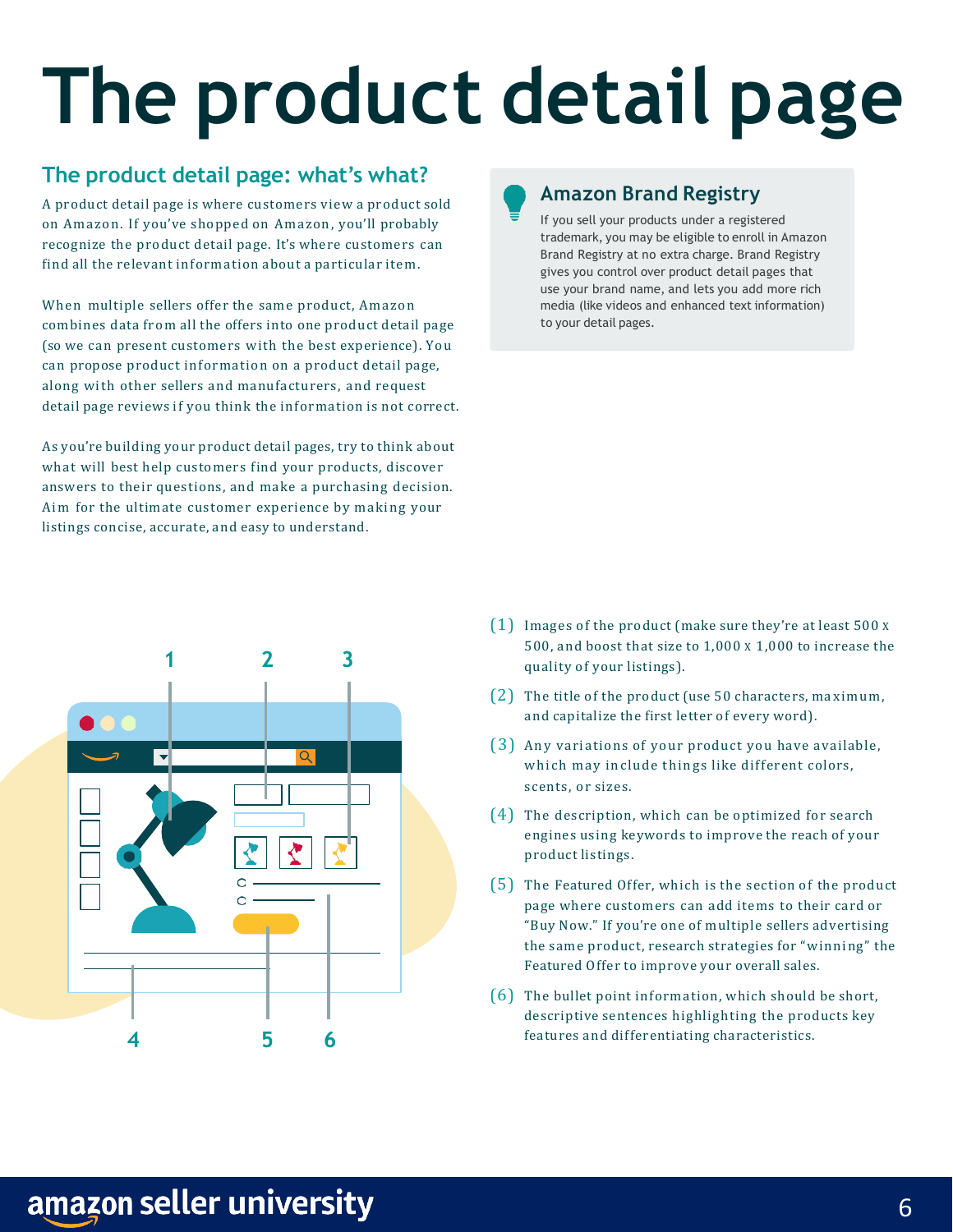# **How to deliver products**

#### **Selecting the right fulfillment option**

Amazon sellers have two options for getting shoppers their stuff: You can do it yourself, maintaining your own inventory and shipping products to customers (merchant-fulfillment), or have Amazon take responsibility for packaging, labeling, and shipping products through Fulfillment by Amazon (FBA). Each method has its own set of benefits—you just have to decide which one is right for your business.

#### **If you're fulfilling your own orders**

Merchant-fulfilled just means you store and ship products directly to customers yourself. Amazon charges shipping rates based on the product category and shipping service selected by the customer, then passes the amount on to you in the form of a shipping credit.

Set shipping rates apply to all products sold with an Individual plan, so it's important to determine if you can still price items profitably. Amazon's Buy Shipping tool can help you get a great deal on shipping labels with Amazon's trusted network of shipping partners, ship and confirm your orders, and track your shipments.

#### **The benefits of Fulfillment by Amazon**

Around the world, Amazon has more than 175 fulfillment centers which contain more than 150 million square feet of storage space. With FBA, you get to store your stuff on those shelves. You also get Amazon's world-class customer service and returns, along with other advantages (like automatic Prime eligibility and Free Super Saver Shipping) that help you scale your business—fast.

#### **How Fulfillment by Amazon works**

- 1. Ship your inventory to Amazon. It will be scanned and made available for sale.
- 2. With each order, Amazon packages and ships the product directly to the customer.
- 3. Amazon collects payment from the customer and pays you available funds every two weeks.
- 4. Amazon's customer service team handles questions, returns, and refunds.

#### **Fees for using Fulfillment by Amazon (FBA)**

There are two types of FBA fees: fulfillment fees (which are charged per unit sold and include picking and packing your orders, shipping and handling, customer service, and product returns), and inventory storage fees (which are charged monthly, and are based on the volume of inventory being held in an Amazon fulfillment center). For more information, refer to the FBA [features,](https://sellercentral.amazon.co.uk/gp/help/help.html?itemID=201074400) services, and fees page.

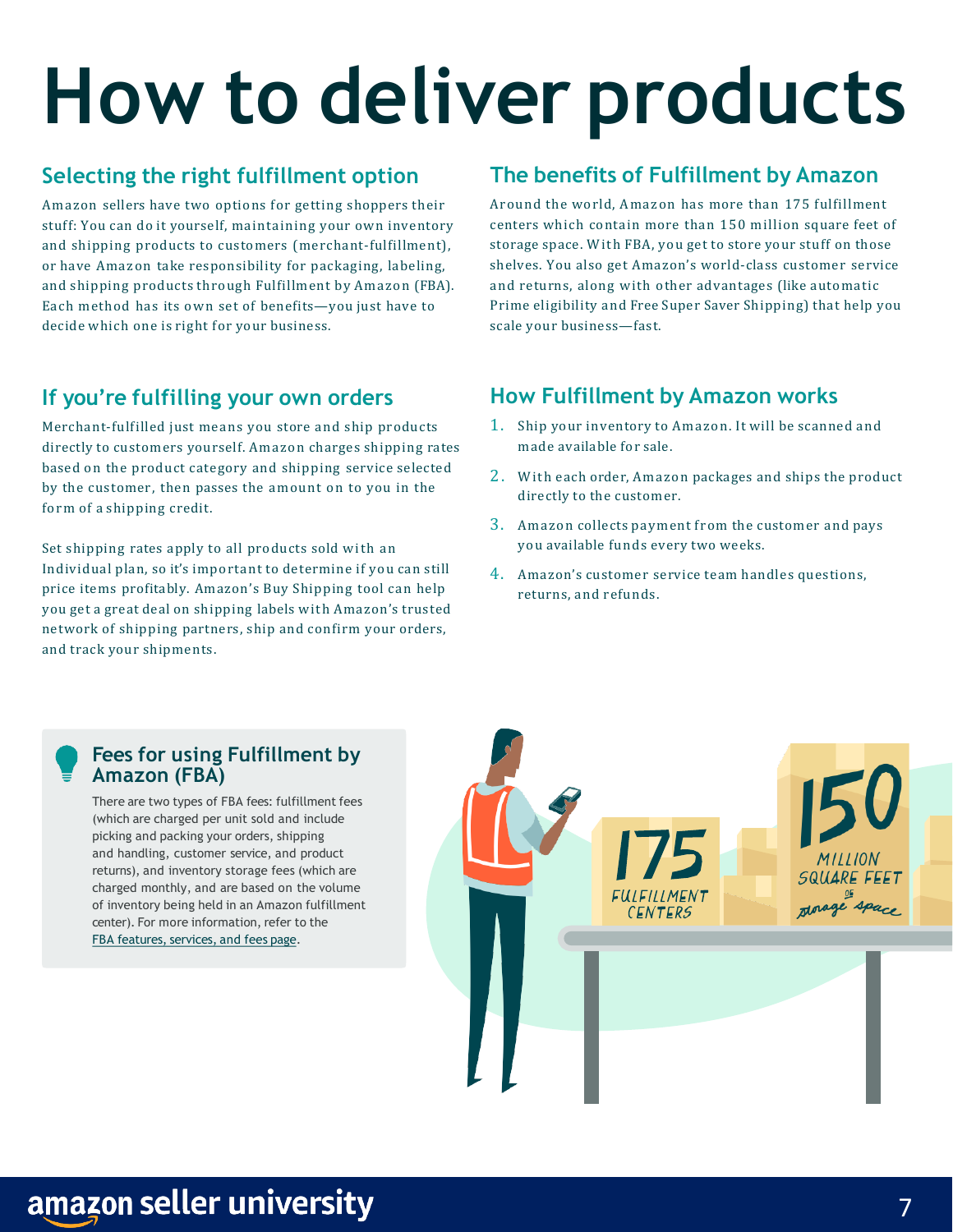## **You've made your first sale. What's next?**

#### **Managing your Amazon business**

Your first sale is a big milestone—but it's just the beginning of your growth opportunities selling on Amazon. Once your store is up and running, there are a few important things to keep in mind.

#### **Performance metrics (and why they matter)**

Amazon sellers operate at a high standard so we can provide a seamless, delightful shopping experience. We call it being customer-obsessed, and as an Amazon seller it means keeping an eye on these key metrics:

- Order defect rate (a measure of a seller's customer service standards): < 1%
- Pre-fulfillment cancel rate (initiated by the seller before shipment): < 2.5%
- Late shipment rate (orders that ship after the expected date): < 4%

You can keep tabs on your performance and make sure you're meeting your targets in Seller Central.

#### **Customer reviews**

Customer product reviews are an integral part of the shopping experience on Amazon, and they benefit both customers and sellers. Make sure you're familiar with the right way and wrong way to get more product reviews and avoid policy violations.





#### **Seller University**

Seller University is an online resource from Amazon, with videos featuring step-by-step guides, tutorials, and training to help entrepreneurs start (and grow) their Amazon business.

Visit the Seller [University](https://www.youtube.com/channel/UC8XjJ6Ubd27JM0R9S9a5BAQ/videos) YouTube channel and start learning today.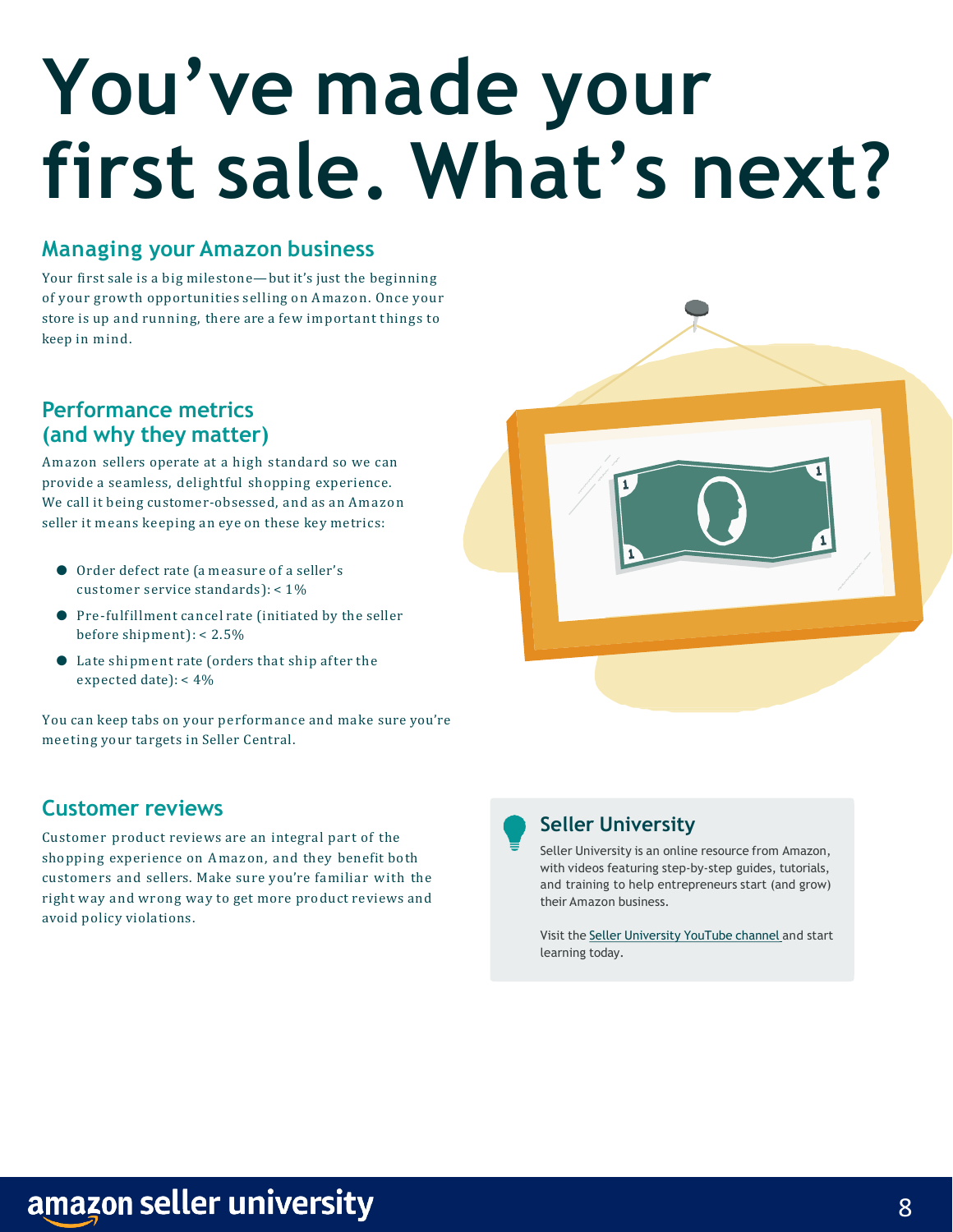### **Opportunities for business growth**

#### **This is only the beginning**

The moment you're selling on Amazon is the moment you can start growing your Amazon business. Once you've launched your business, Amazon has tools in place to help you take your business to the next level (or the next couple of levels).

#### **Advertising**

Amazon's advertising solutions create new ways for you to reach and engage shoppers, regardless of whether they're just starting to compare products, or ready to make a purchase. Ads show up right where customers will see them (like the first page of search results or product detail pages).

Amazon offers three advertising solutions, and all of them are accessible through Seller Central.

#### **1. Sponsored Products**

Sponsored Products are ads for individual product listings on Amazon, so they help drive product visibility (and product sales). They appear on search results pages and product detail pages.

#### **2. Sponsored Brands**

Sponsored Brands showcase your brand and product portfolio. They're search-result ads that feature your brand logo, a custom headline, and up to three of your products.

#### **3. Amazon Stores**

Stores are custom multipage shopping destinations for individual brands that let you share your brand story and product offerings. (And you don't need any website experience to use them.)

#### **Promotions and coupons**

Customers want to save, and promotions are an incentive to make a purchase now. There are three types of promotions: money off, free shipping, and buy one get one free. You can also offer percentage or money-off discounts with digital coupons.

#### **Global expansion**

Selling globally is a huge milestone for any business. It means hundreds of millions of new customers and the potential for a big boost in sales. Global expansion has a lot of moving parts, but with Amazon Global Selling, you get to use Amazon's global infrastructure to get your products in front of a worldwide audience.

When it's time to take your business to the next level, use Amazon Global Selling to list and sell your products on any of our online stores in North America, Europe, and Asia.

> **FBA Export** At no extra charge, expand your FBA business to more than 100 countries—minus the complexities of international selling. FBA Export allows international customers to purchase export-eligible ASINs from your selling marketplace.